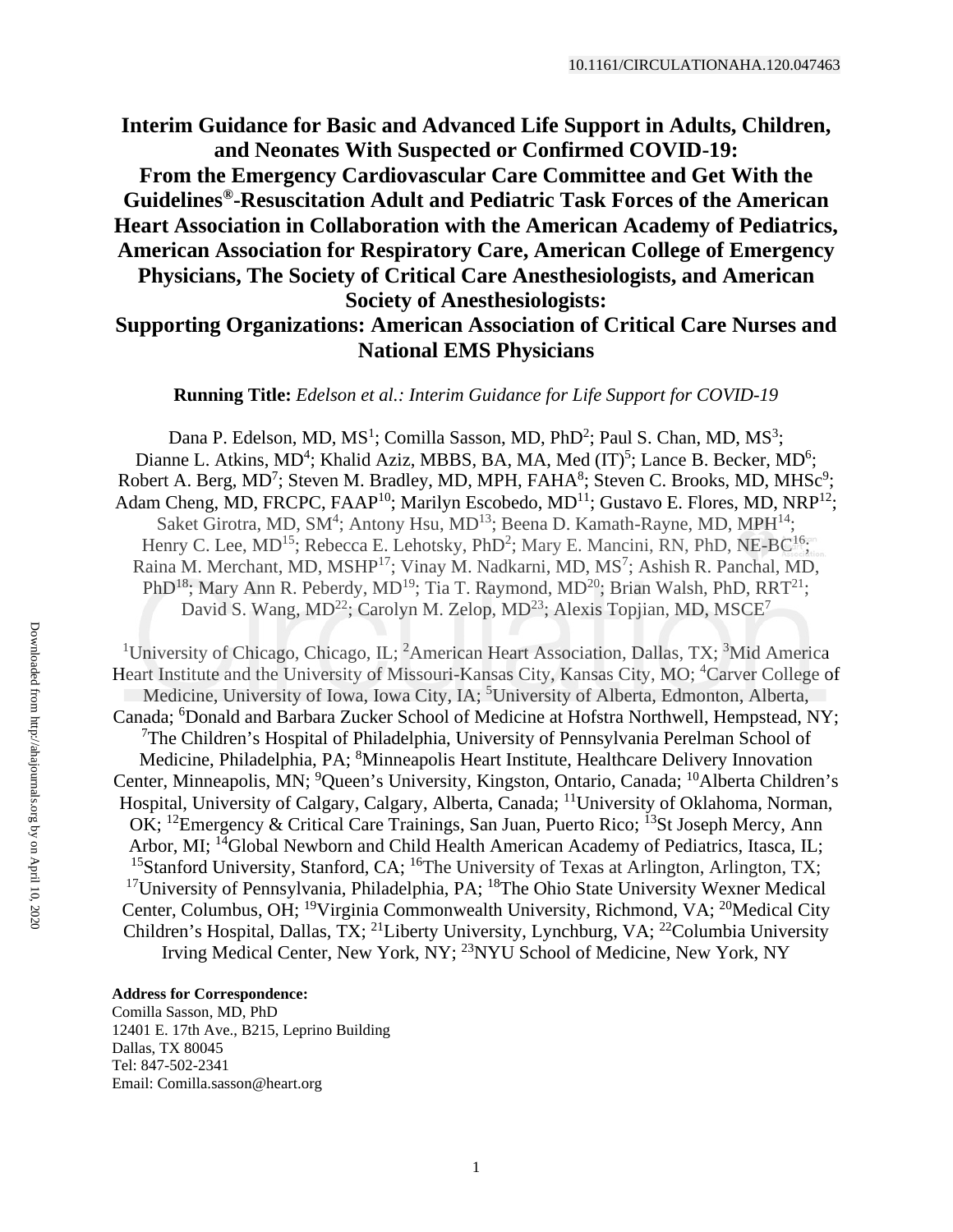### **Background**

Existing American Heart Association (AHA) cardiopulmonary resuscitation (CPR) guidelines do not address the challenges of providing resuscitation in the setting of the COVID-19 global pandemic, wherein rescuers must continuously balance the immediate needs of the victims with their own safety. To address this gap, the AHA, in collaboration with the American Academy of Pediatrics, American Association for Respiratory Care, American College of Emergency Physicians, The Society of Critical Care Anesthesiologists, and American Society of Anesthesiologists, and with the support of the American Association of Critical Care Nurses and National EMS Physicians, has compiled interim guidance to help rescuers treat victims of cardiac arrest with suspected or confirmed COVID-19.

Over the last 2 decades, there has been a steady improvement in cardiac arrest survival occurring both inside and outside of the hospital.<sup>1</sup> That success has relied on initiating proven resuscitation interventions, such as high-quality chest compressions and defibrillation, within seconds to minutes. The evolving and expanding outbreak of SARS-CoV2 infections has created important challenges to such resuscitation efforts and requires potential modifications of established processes and practices. The challenge is to ensure that patients with or without COVID-19 who experience cardiac arrest get the best possible chance of survival without compromising the safety of rescuers, who will be needed to care for future patients. Complicating the emergent response to both out-of-hospital and in-hospital cardiac arrest is that COVID-19 is highly transmissible, particularly during resuscitation, and carries a high morbidity and mortality.

Approximately 12%-19% of COVID-positive patients require hospital admission and 3%-6% become critically ill.<sup>2-4</sup> Hypoxemic respiratory failure secondary to acute respiratory distress syndrome (ARDS), myocardial injury, ventricular arrhythmias, and shock are common among critically ill patients and predispose them to cardiac arrest,<sup>5-8</sup> as do some of the proposed treatments, such as hydroxychloroquine and azithromycin, which can prolong the  $OT<sup>9</sup>$  With infections currently growing exponentially in the United States and internationally, the percentage of cardiac arrests with COVID-19 is likely to increase.

Healthcare workers are already the highest risk profession for contracting the disease.<sup>10</sup> This risk is compounded by worldwide shortages of personal protective equipment (PPE). Resuscitations carry added risk to healthcare workers for many reasons. First, the administration of CPR involves performing numerous aerosol-generating procedures, including chest compressions, positive pressure ventilation, and establishment of an advanced airway. During those procedures, viral particles can remain suspended in the air with a half-life of approximately 1 hour and be inhaled by those nearby.  $11$  Second, resuscitation efforts require numerous providers to work in close proximity to one another and the patient. Finally, these are high-stress emergent events in which the immediate needs of the patient requiring resuscitation may result in lapses in infectioncontrol practices.

In arriving at this interim guidance, we reviewed existing AHA CPR recommendations in the context of the COVID-19 pandemic and considered the unique pathophysiology of COVID-19 with reversal of hypoxemia as a central goal. We sought to balance the competing interests of providing timely and high-quality resuscitation to patients while simultaneously protecting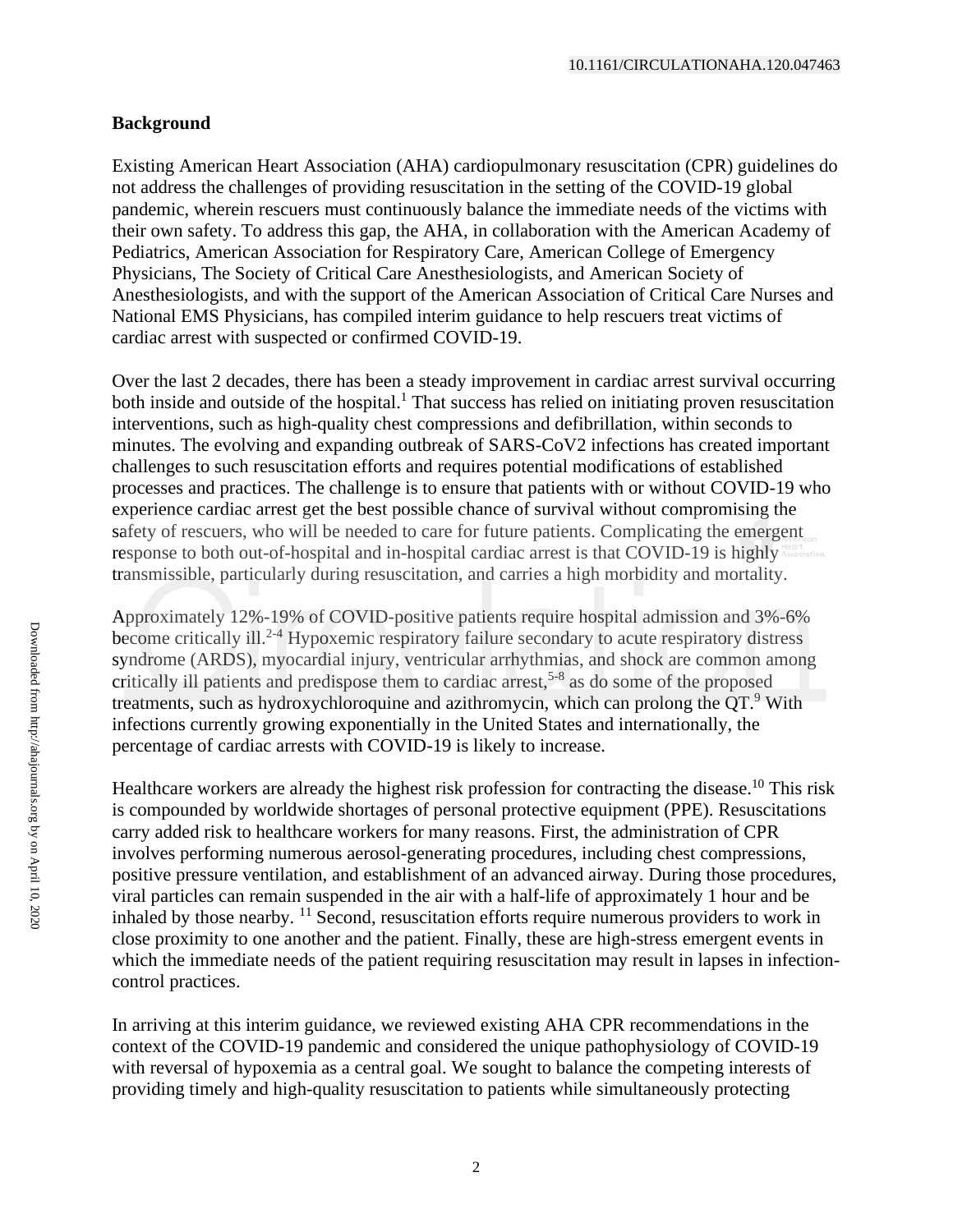rescuers. This statement applies to all adult, pediatric, and neonatal resuscitations in patients with suspected or confirmed COVID-19 infection unless otherwise noted. The guidance contained herein is based on expert opinion and needs to be adapted locally based on current disease burden and resource availability.

## **General Principles for Resuscitation in Suspected and Confirmed COVID-19 Patients**

Reduce provider exposure to COVID-19

- Rationale: It is essential that providers protect themselves and their colleagues from unnecessary exposure. Exposed providers who contract COVID-19 further decrease the already strained workforce available to respond and have the potential to add additional strain if they become critically ill.
- Strategies:
	- 1. Before entering the scene, all rescuers should don PPE to guard against contact with both airborne and droplet particles. Consult individual health or emergency medical services (EMS) system standards as PPE recommendations may vary considerably on the basis of current epidemiologic data and availability.
	- 2. Limit personnel in the room or on the scene to only those essential for patient care.
	- 3. In settings with protocols and expertise in place for their use, consider replacing manual chest compressions with mechanical CPR devices to reduce the number of rescuers required for adults and adolescents who meet the manufacturers height and weight criteria.
	- 4. Clearly communicate COVID-19 status to any new providers before their arrival on the scene or receipt of the patient when transferring to a second setting.

Prioritize oxygenation and ventilation strategies with lower aerosolization risk.

- Rationale: While the procedure of intubation carries a high risk of aerosolization, if the patient is intubated with a cuffed endotracheal tube and connected to a ventilator with a highefficiency particulate air (HEPA) filter in the path of exhaled gas and an in-line suction catheter, the resulting closed circuit carries a lower risk of aerosolization than any other form of positive-pressure ventilation.<sup>12</sup>
- Strategies:
	- 5. Attach a HEPA filter securely, if available, to any manual or mechanical ventilation device in the path of exhaled gas before administering any breaths.
	- 6. After healthcare providers assess the rhythm and defibrillate any ventricular arrhythmias, patients in cardiac arrest should be intubated with a cuffed tube, at the earliest feasible opportunity. Connect the endotracheal tube to a ventilator with a HEPA filter, when available.
	- 7. Minimize the likelihood of failed intubation attempts by
		- a) Assigning the provider and approach with the best chance of first-pass success to intubate
		- b) Pausing chest compressions to intubate
	- 8. Video laryngoscopy may reduce intubator exposure to aerosolized particles and should be considered, if available.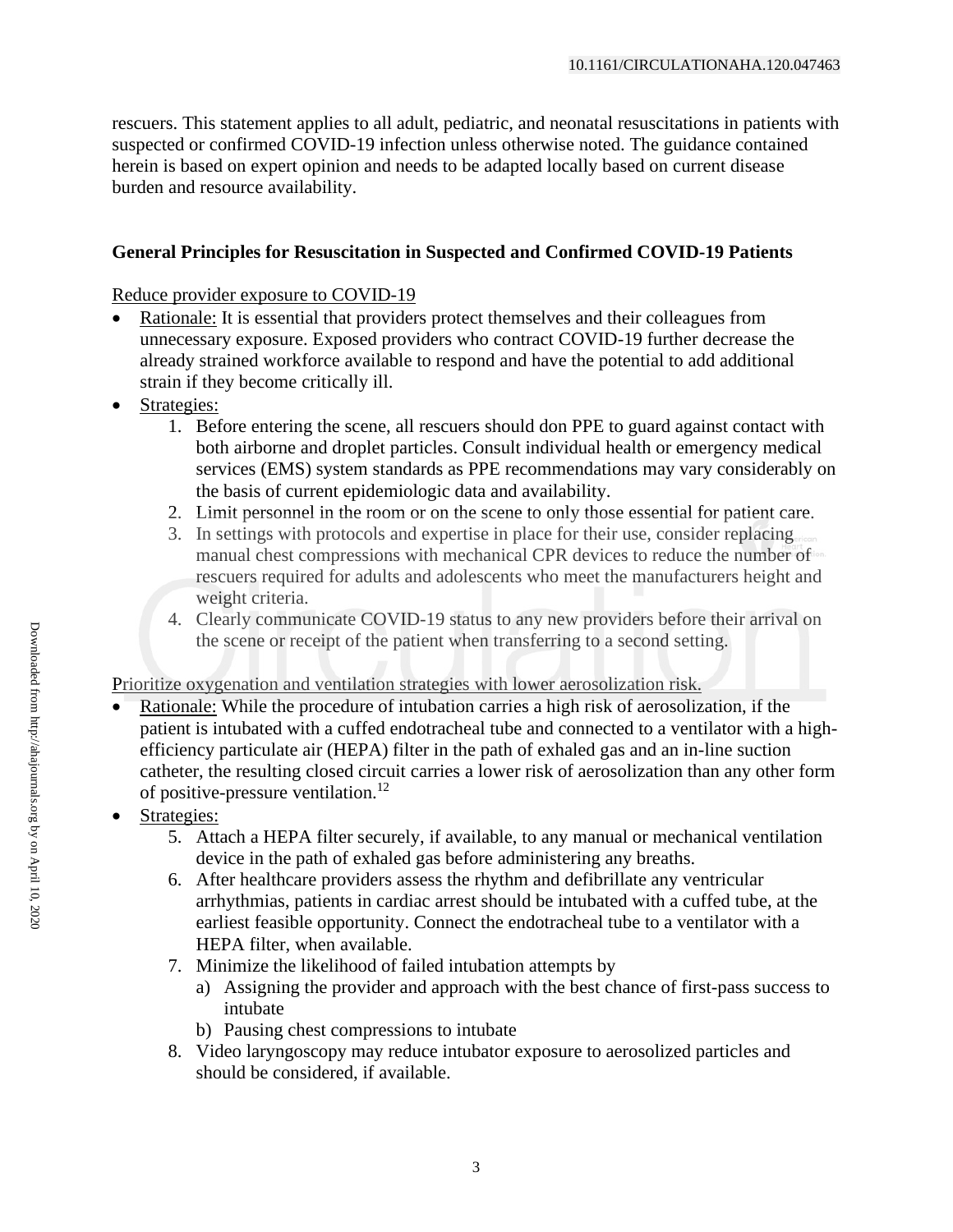- 9. Before intubation, use a bag-mask device (or T-piece in neonates) with a HEPA filter and a tight seal, or, for adults, consider passive oxygenation with nonrebreathing face mask (NRFM), covered by a surgical mask.
- 10. If intubation is delayed, consider manual ventilation with a supraglottic airway or bag-mask device with a HEPA filter.
- 11. Once on a closed circuit, minimize disconnections to reduce aerosolization.

Consider the appropriateness of starting and continuing resuscitation.

- Rationale: Cardiopulmonary resuscitation is a high-intensity team effort that diverts rescuer attention away from other patients.<sup>13</sup> In the context of COVID-19, the risk to the clinical team is increased and resources can be profoundly more limited, particularly in regions that are experiencing a high burden of disease. While the outcomes for cardiac arrest in COVID-19 are as of yet unknown, the mortality for critically ill COVID-19 patients is high and rises with increasing age and comorbidities, particularly cardiovascular disease.<sup>2, 5-8</sup> Therefore, it is reasonable to consider age, comorbidities, and severity of illness in determining the appropriateness of resuscitation and balance the likelihood of success against the risk to rescuers and patients from whom resources are being diverted.<sup>14</sup>
- Strategies:
	- 12. Address goals of care with COVID-19 patients (or proxy) in anticipation of the potential need for increased levels of care.
	- 13. Healthcare systems and EMS agencies should institute policies to guide front-line providers in determining the appropriateness of starting and terminating CPR for patients with COVID-19, taking into account patient risk factors to estimate the likelihood of survival. Risk stratification and policies should be communicated to patients (or proxy) during goals of care discussions.
	- 14. There is insufficient data to support extracorporeal cardiopulmonary resuscitation (E-CPR) for COVID-19 patients.

## **(Figure 1)**

### **Algorithms With Key Changes**

Figures 2-6 reflect COVID-19 specific updates to the current Basic Life Support (BLS), Advanced Cardiovascular Life Support (ACLS), Pediatric Basic Life Support, and Pediatric Cardiac Arrest algorithms and are meant to replace the standard algorithms in patients with suspected or confirmed COVID-19 disease. In COVID-19 negative patients, or where COVID-19 is not suspected, cardiac arrest resuscitations should proceed according to the standard algorithms. New boxes specific to COVID-19 are in yellow, and new guidance specific to COVID-19 is bolded and underlined.

**(Figure 2)** 

**(Figure 3)**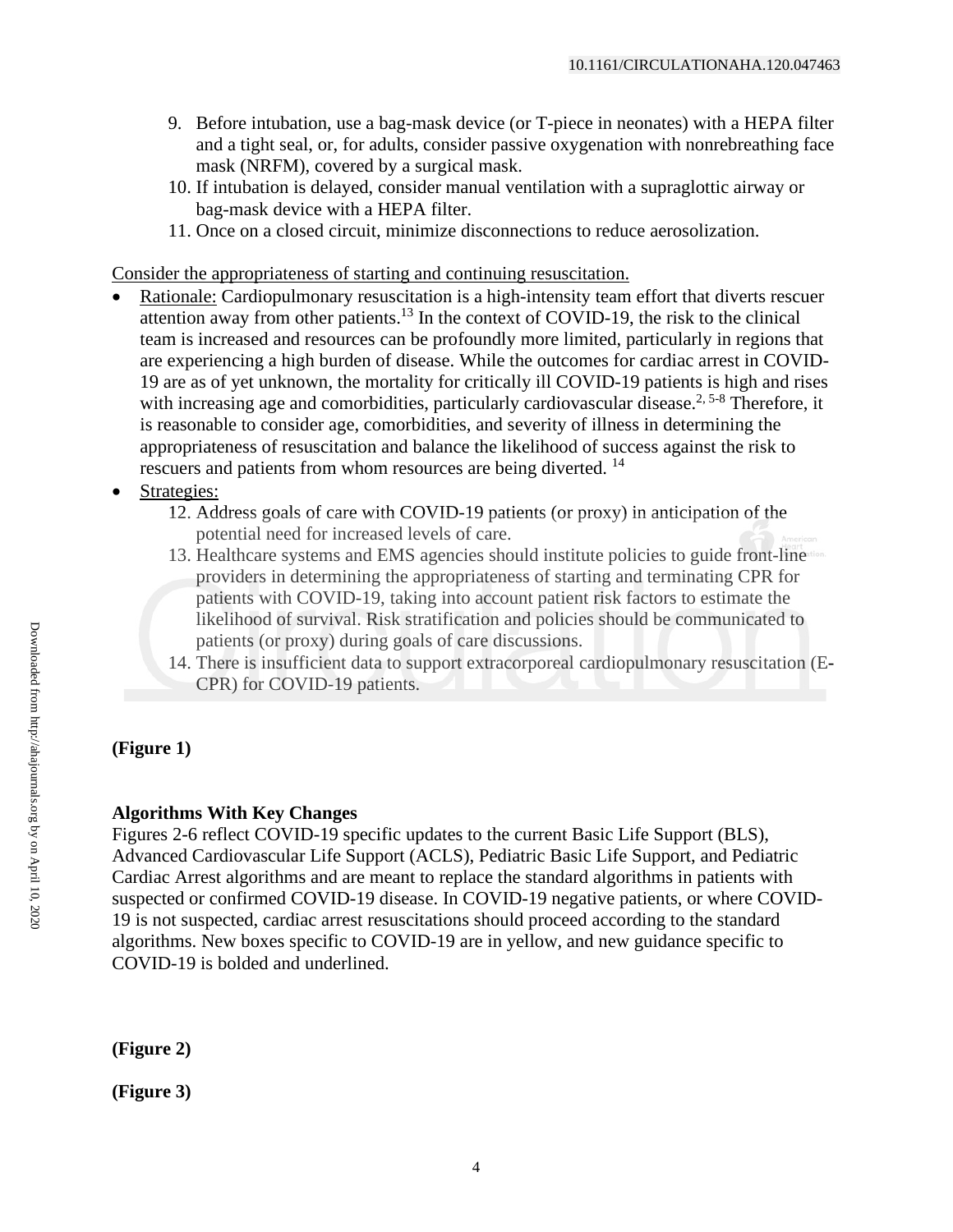**(Figure 4)** 

**(Figure 5)** 

**(Figure 6)** 

## **Situation- and Setting-Specific Considerations**

### Out-of-Hospital Cardiac Arrest (OHCA)

Below are specific considerations for cardiac arrest in victims with suspected or confirmed COVID-19 occurring outside of the hospital. Depending on local prevalence of disease and evidence of community spread, it may be reasonable to suspect COVID-19 in all OHCAs, by default.

• Lay rescuers:

Bystander CPR has consistently been shown to improve the likelihood of survival from OHCA, which decreases with every minute that CPR and defibrillation are delayed.<sup>15-17</sup> Rescuers in the community are unlikely to have access to adequate PPE and, therefore, are at increased risk of exposure to COVID-19 during CPR, compared to healthcare providers with adequate PPE. Rescuers with increasing age and the presence of comorbid conditions, such as heart disease, diabetes, hypertension, and chronic lung disease, <sup>4</sup> are at increased risk of becoming critically ill if infected with SARS-CoV2. However, when the cardiac arrest occurs at home (as has been reported in 70% of OHCAs<sup>17</sup> before the recent wide-spread shelter-at-home ordinances) lay rescuers are likely to already have been exposed to COVID-19.

- Chest compressions
	- o **For adults**: Lay rescuers should perform at least hands-only CPR after recognition of a cardiac arrest event, if willing and able, especially if they are household members who have been exposed to the victim at home. A face mask or cloth covering the mouth and nose of the rescuer and/or victim may reduce the risk of transmission to a non-household bystander.
	- o **For children**: Lay rescuers should perform chest compressions and consider mouth-to-mouth ventilation, if willing and able, given the higher incidence of respiratory arrest in children, $^{17}$  especially if they are household members who have been exposed to the victim at home. A face mask or cloth covering the mouth and nose of the rescuer and/or victim may reduce the risk of transmission to a non-household bystander if unable or unwilling to perform mouth-to-mouth ventilation.
- Public access defibrillation
	- o Because defibrillation is not expected to be a highly aerosolizing procedure, lay rescuers should use an automated external defibrillator, if available, to assess and treat victims of OHCA.
- **EMS**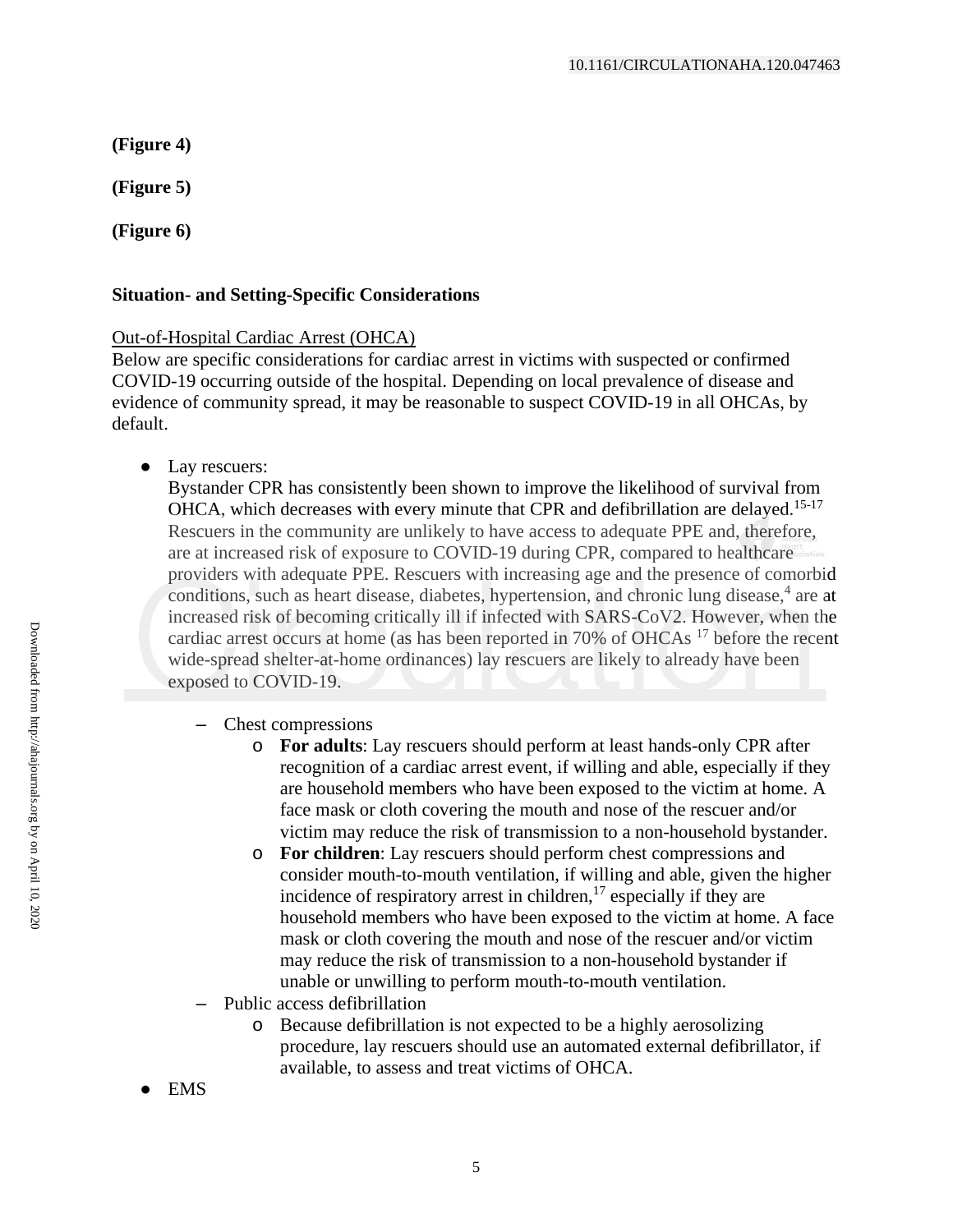- Telecommunication (Dispatch):
	- Telecommunicators, consistent with local protocols, should screen all calls for COVID-19 symptoms (eg, fever, cough, shortness of breath) or known COVID-19 infection in the victim or any recent contacts, including any household members.
		- For lay rescuers, telecommunicators should provide guidance about risk of exposure to COVID-19 for rescuers and instructions for compression-only CPR, as above.
		- For EMS, telecommunicators should alert dispatched EMS teams to don PPE if there is any suspicion for COVID-19 infection.
- **Transport** 
	- o Family members and other contacts of patients with suspected or confirmed COVID-19 should not ride in the transport vehicle.
	- o If return of spontaneous circulation (ROSC) has not been achieved after appropriate resuscitation efforts in the field, consider not transferring to hospital given the low likelihood of survival for the patient,  $17$  balanced against the added risk of additional exposure to prehospital and hospital providers.

## In-Hospital Cardiac Arrest (IHCA)

Below are specific considerations for patients with suspected or confirmed COVID-19 in the hospital setting. These interim guidelines do not apply to patients who are known to be COVID-19 negative. Those patients should receive standard basic and advanced life support. However, it may be reasonable to reduce personnel in the room for all resuscitations during the pandemic for social distancing purposes.

- Prearrest
	- Address advanced care directives and goals of care with all suspected or confirmed COVID-19 patients (or proxy) on hospital arrival and with any significant change in clinical status, such as an increase in level of care.
	- Closely monitor for signs and symptoms of clinical deterioration to minimize the need for emergent intubations that put patients and providers at higher risk.
	- $\circ$  If the patient is at risk for cardiac arrest, consider proactively moving the patient to a negative pressure room/unit, if available, to minimize risk of exposure to rescuers during a resuscitation.
- Close the door, when possible, to prevent airborne contamination of adjacent indoor space.
- Intubated patients at the time of cardiac arrest
	- Consider leaving the patient on a mechanical ventilator with HEPA filter to maintain a closed circuit and reduce aerosolization.
	- Adjust the ventilator settings to allow for asynchronous ventilation (time chest compressions with ventilation in newborns). Consider the following suggestions:
		- $\circ$  Increase the FIO<sub>2</sub> to 1.0.
		- Change mode to Pressure Control Ventilation (Assist Control) and limit pressure as needed to generate adequate chest rise (6 mL/kg ideal body weight is often targeted, 4-6 mL/kg for neonates).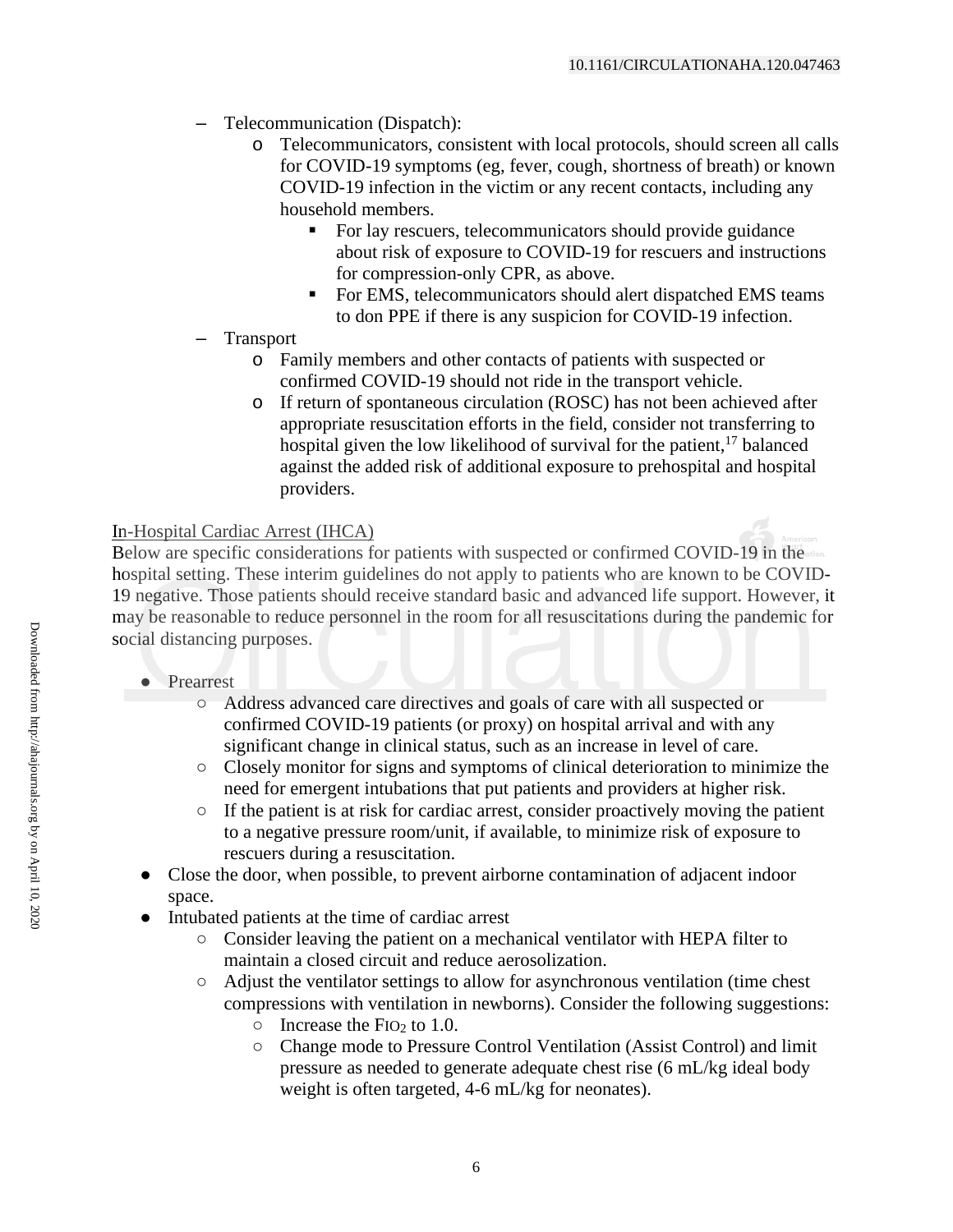- Adjust the trigger to Off to prevent the ventilator from auto-triggering with chest compressions and possibly prevent hyperventilation and air trapping.
- Adjust respiratory rate to 10/min for adults and pediatrics and 30/min for neonates.
- Assess the need to adjust positive end-expiratory pressure level to balance lung volumes and venous return.
- Adjust alarms to prevent alarm fatigue.
- Ensure endotracheal tube/tracheostomy and ventilator circuit security to prevent unplanned extubation.
- If return of spontaneous circulation is achieved, set ventilator settings as appropriate to patients' clinical condition.
- Proned patients at the time of arrest
	- For suspected or confirmed COVID-19 patients who are in a prone position without an advanced airway, attempt to place in the supine position for continued resuscitation.
	- While the effectiveness of CPR in the prone position is not completely known, for those patients who are in the prone position with an advanced airway, avoid turning the patient to the supine position unless able to do so without risk of equipment disconnections and aerosolization. Instead, consider placing defibrillator pads in the anterior-posterior position and provide CPR with the patient remaining prone with hands in the standard position over the T7/10 vertebral bodies.<sup>18</sup>
- Post-arrest patients
	- Consult local infection control practices regarding transport after resuscitation.

#### Maternal and Neonatal Considerations

Neonatal resuscitation: Every newly born baby should have a skilled attendant prepared to resuscitate irrespective of COVID-19 status. Although it remains unclear if newly born babies are infected or likely to be infectious when mothers have suspected or confirmed COVID-19, providers should don appropriate PPE. The mother is a potential source of aerosolization for the neonatal team.

- Initial steps: Routine neonatal care and the initial steps of neonatal resuscitation are unlikely to be aerosol-generating; they include drying, tactile stimulation, placement into a plastic bag or wrap, assessment of heart rate, placement of pulse oximetry and electrocardiograph leads.
- Suction: Suction of the airway after delivery should not be performed routinely for clear or meconium-stained amniotic fluid. Suctioning is an aerosol-generating procedure and is not indicated for uncomplicated deliveries.
- Endotracheal medications: Endotracheal instillation of medications, such as surfactant or epinephrine, are aerosol-generating procedures, especially via an uncuffed tube. Intravenous delivery of epinephrine via a low-lying umbilical venous catheter is the preferred route of administration during neonatal resuscitation.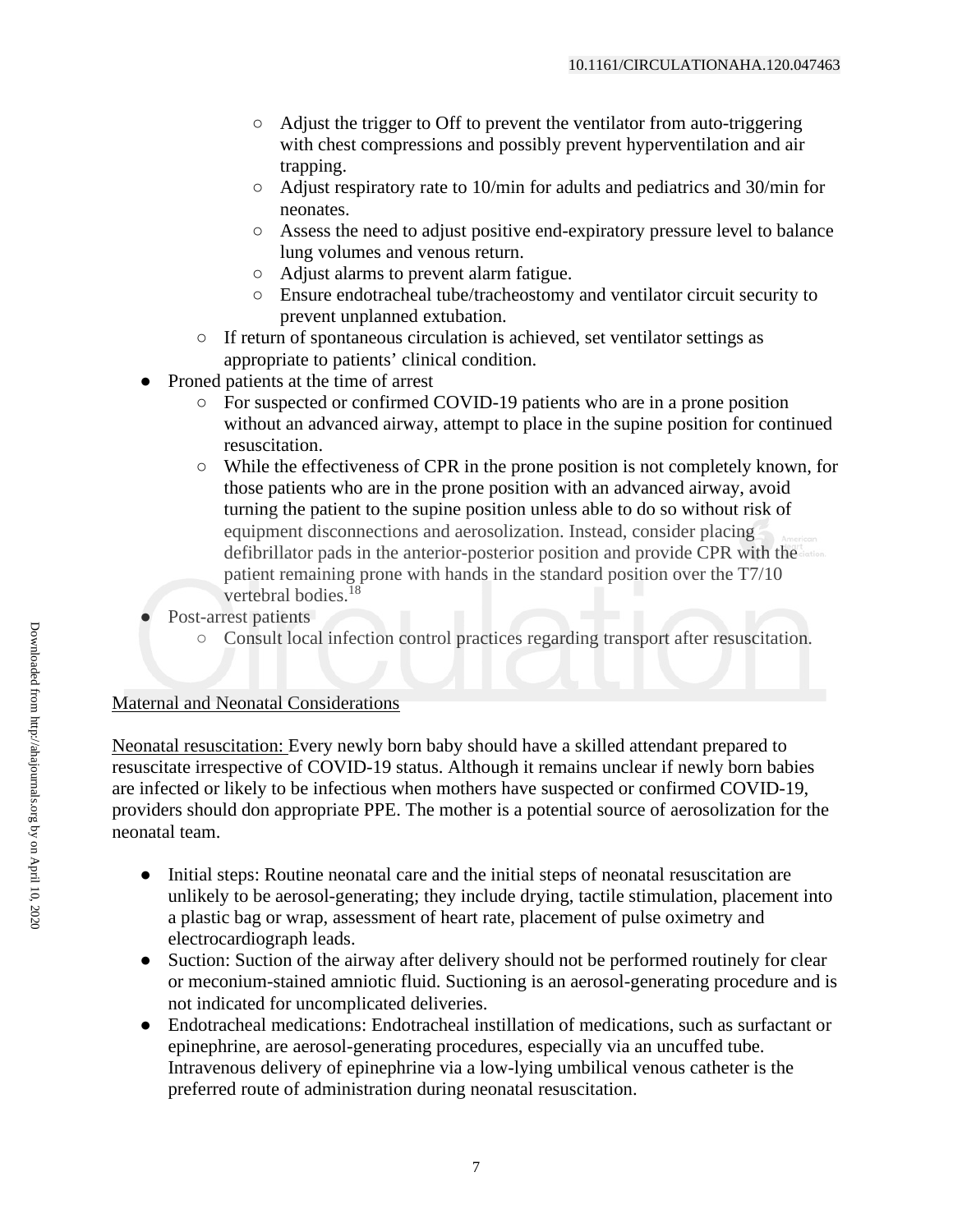● Closed incubators: Closed incubator transfer and care (with appropriate distancing) should be used for neonatal intensive care patients when possible but do not protect from aerosolization of virus.

Maternal cardiac arrest: The tenets of maternal cardiac arrest are unchanged for women with suspected or confirmed COVID-19.

- The cardiopulmonary physiological changes of pregnancy may increase the risk of acute decompensation in critically ill pregnant patients with COVID-19.
- Preparation for perimortem delivery, to occur after 4 minutes of resuscitation, should be initiated early in the resuscitation algorithm to allow the assembly of obstetrical and neonatal teams with PPE even if ROSC is achieved and perimortem delivery is not required.

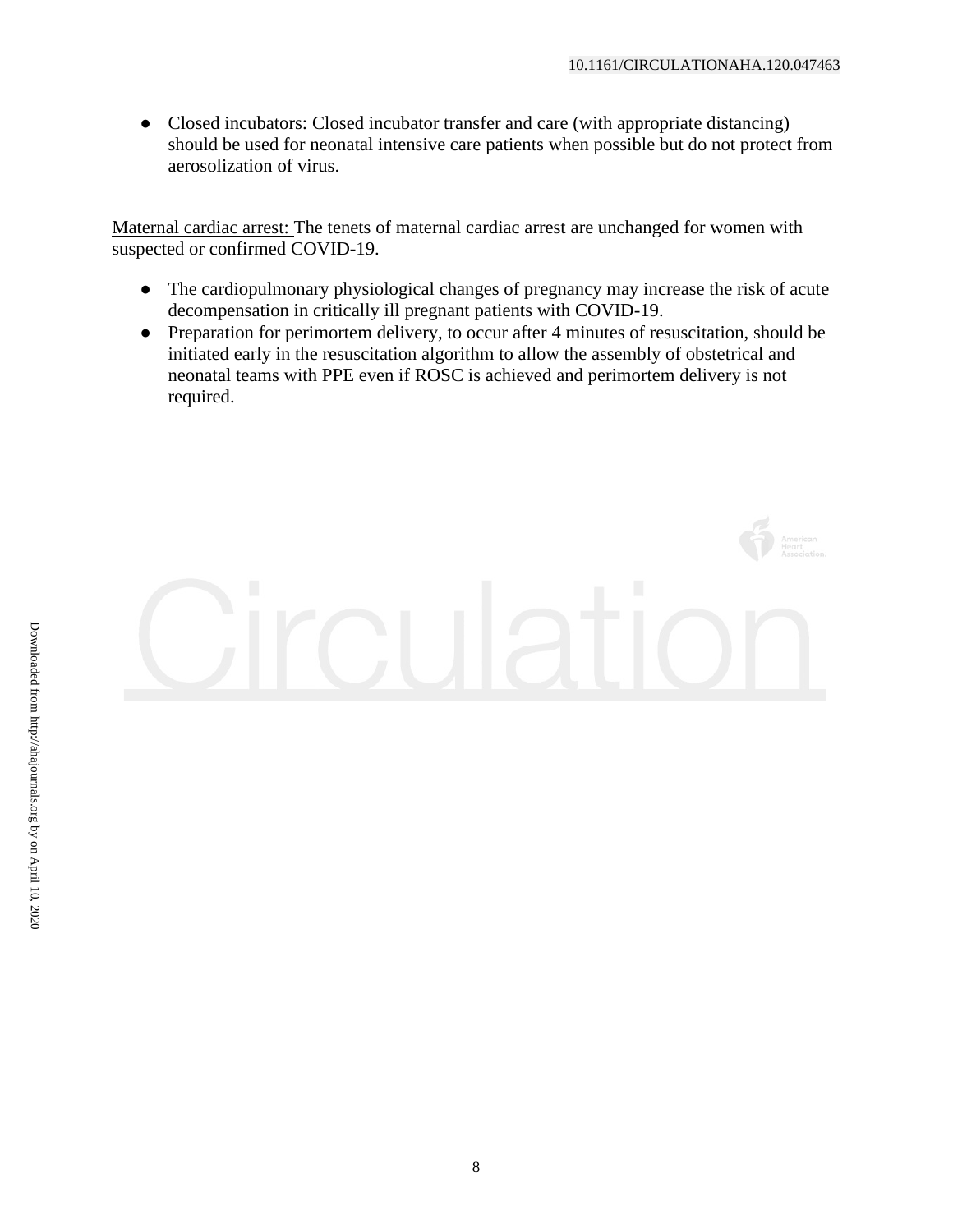### **Disclosures**

DPE reports personal fees from AgileMD, grants and non-financial support from EarlySense, and grants, personal fees, and non-financial support from Philips Healthcare outside the submitted work; in addition, Dr Edelson has a patent to ARCD.P0535US.P2 pending. CS: None

PSC reports grants from NHLBI and grants from American Heart Association during the conduct of the study.

DLA: None

KA reports 1. Past chair and member (academic role, without remuneration) of the Alberta coordinating committee for NRP and ACoRN that oversees neonatal life support education for perinatal sites in Alberta. 2. Just completed term as member of the ILCOR Neonatal Task Force. LBB reports grants from Philips, grants from NIH, grants from Zoll, grants and other from Nihon Kohden, grants from PCORI, other from BrainCool, and grants from United Therapeutics outside the submitted work; in addition, Dr Becker has a patent to Cooling technology issued and a patent to Reperfusion methodology issued.

RAB: None

SMB: None

SCB reports non-financial support from Action First Aid and SaveStation outside the submitted work; in addition, Dr Brooks has a patent to A SYSTEM AND METHOD FOR AN EMERGENCY COMMUNICATION AND REMOTELY ACTIVATED EMERGENCY ASSISTANCE DEVICE pending.

AC: None

ME: None

GEF: None

SG: None

AH: None

BDK reports AHA and AAP (where they work) have financial relationships related to the Neonatal Resuscitation Program and Pediatric Advanced Life Support, where these programs are co-branded and our organizations pay each other royalties based on revenue from these programs. BDK personally does not benefit from these relationships.

HL: None

REL: None

MEM reports personal fees from Stryker outside the submitted work.

RMM: None

VMN reports grants from Zoll Medical Corp, grants from American Heart

Association/Resuscitation Quality Improvement Program, grants from Nihon Kohden

Corporation, grants from Natioanal Institutes of Health, and grants from Agency for Healthcare Quality Improvement outside the submitted work.

ARP: None

MARP: None

TTR: None

BW: None

DSW: None

CMZ reports personal fees from uptodate outside the submitted work.

AT: None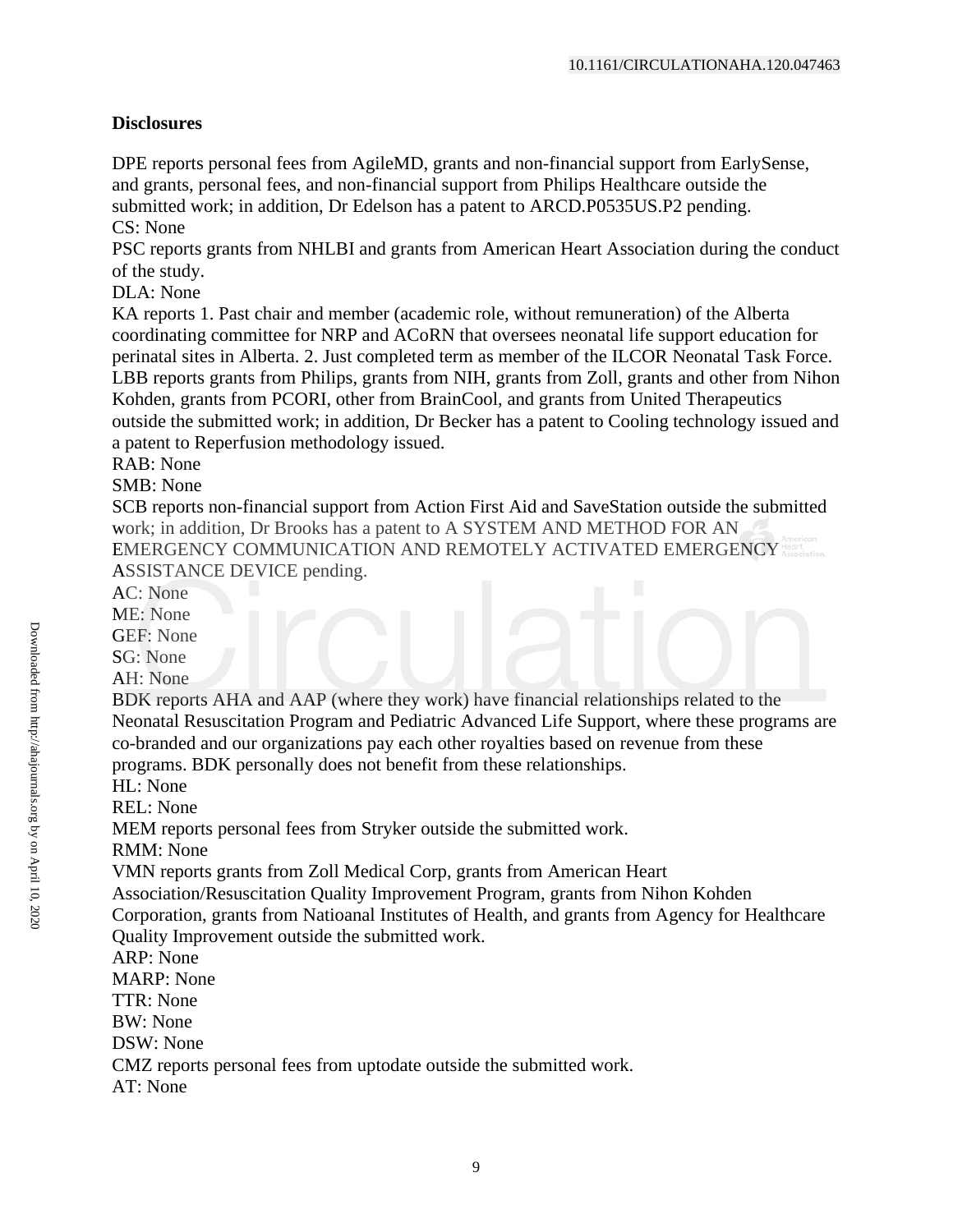#### **References**

1. Virani SS, Alonso A, Benjamin EJ, Bittencourt MS, Callaway CW, Carson AP, Chamberlain AM, Chang AR, Cheng S, Delling FN, Djousse L, Elkind MSV, Ferguson JF, Fornage M, Khan SS, Kissela BM, Knutson KL, Kwan TW, Lackland DT, Lewis TT, Lichtman JH, Longenecker CT, Loop MS, Lutsey PL, Martin SS, Matsushita K, Moran AE, Mussolino ME, Perak AM, Rosamond WD, Roth GA, Sampson UKA, Satou GM, Schroeder EB, Shah SH, Shay CM, Spartano NL, Stokes A, Tirschwell DL, VanWagner LB and Tsao CW. Heart Disease and Stroke Statistics-2020 Update: A Report From the American Heart Association. *Circulation*. 2020;141:e139-e596.

2. Centers for Disease Control and Prevention. Severe Outcomes Among Patients with Coronavirus Disease 2019 (COVID-19) - United States, February 12-March 16, 2020. *MMWR Morbidity and mortality weekly report*. 2020;69:343-346.

3. Wu Z and McGoogan JM. Characteristics of and Important Lessons From the Coronavirus Disease 2019 (COVID-19) Outbreak in China: Summary of a Report of 72314 Cases From the Chinese Center for Disease Control and Prevention. *Jama*. 2020 323:1239-1242. doi:10.1001/jama.2020.2648.

4. Guan W-j, Ni Z-y, Hu Y, Liang W-h, Ou C-q, He J-x, Liu L, Shan H, Lei C-l, Hui DSC, Du B, Li L-j, Zeng G, Yuen K-Y, Chen R-c, Tang C-l, Wang T, Chen P-y, Xiang J, Li S-y, Wang J-l, Liang Z-j, Peng Y-x, Wei L, Liu Y, Hu Y-h, Peng P, Wang J-m, Liu J-y, Chen Z, Li G, Zheng Z-j, Qiu S-q, Luo J, Ye C-j, Zhu S-y and Zhong N-s. Clinical Characteristics of Coronavirus Disease 2019 in China. *New Eng J Med.* Feb 28, 2020. doi: 10.1056/NEJMoa2002032. [epub ahead of print].

5. Bhatraju PK, Ghassemieh BJ, Nichols M, Kim R, Jerome KR, Nalla AK, Greninger AL, Pipavath S, Wurfel MM, Evans L, Kritek PA, West TE, Luks A, Gerbino A, Dale CR, Goldman JD, O'Mahony S and Mikacenic C. Covid-19 in Critically Ill Patients in the Seattle Region — Case Series. *New Eng J Med*. March 30, 2020. doi: 10.1056/NEJMoa2004500. [epub ahead of print].

6. Guo T, Fan Y, Chen M, Wu X, Zhang L, He T, Wang H, Wan J, Wang X and Lu Z. Cardiovascular Implications of Fatal Outcomes of Patients With Coronavirus Disease 2019 (COVID-19). *JAMA Cardiol*. March 27, 2020. doi: 10.1001/jamacardio.2020.1017. [epub ahead of print].

7. Huang C, Wang Y, Li X, Ren L, Zhao J, Hu Y, Zhang L, Fan G, Xu J, Gu X, Cheng Z, Yu T, Xia J, Wei Y, Wu W, Xie X, Yin W, Li H, Liu M, Xiao Y, Gao H, Guo L, Xie J, Wang G, Jiang R, Gao Z, Jin Q, Wang J and Cao B. Clinical features of patients infected with 2019 novel coronavirus in Wuhan, China. *The Lancet*. 2020;395:497-506.

8. Wang D, Hu B, Hu C, Zhu F, Liu X, Zhang J, Wang B, Xiang H, Cheng Z, Xiong Y, Zhao Y, Li Y, Wang X and Peng Z. Clinical Characteristics of 138 Hospitalized Patients With 2019 Novel Coronavirus–Infected Pneumonia in Wuhan, China. *Jama*. 2020;323:1061-1069.

9. Centers for Disease Control and Prevention. Information for Clinicians on Therapeutic Options for COVID-19 Patients. Updated April 7, 2020. https://www.cdc.gov/coronavirus/2019 ncov/hcp/therapeutic-options.html/. Accessed April 8, 2020.

10. Gamio L. The Workers Who Face the Greatest Coronavirus Risk. *New York Times*. 2020. 11. van Doremalen N, Bushmaker T, Morris DH, Holbrook MG, Gamble A, Williamson BN, Tamin A, Harcourt JL, Thornburg NJ, Gerber SI, Lloyd-Smith JO, de Wit E and Munster VJ. Aerosol and Surface Stability of SARS-CoV-2 as Compared with SARS-CoV-1. *New Eng J Med*. March 17, 2020. doi: 10.1056/NEJMc2004973. [epub ahead of print].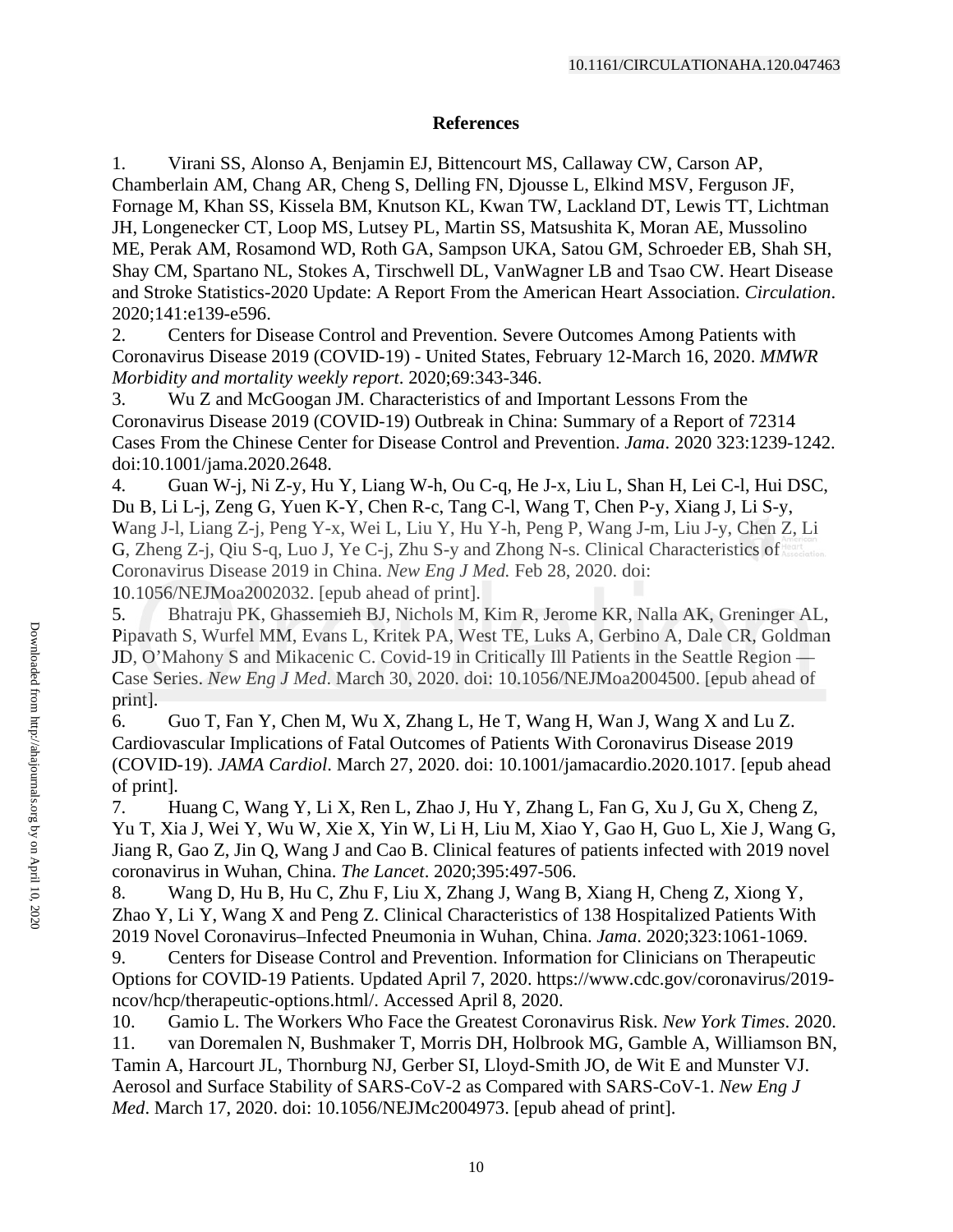12. ECRI Institute. Mechanical ventilation of SARS patients: lessons from the 2003 SARS outbreak. Health Devices. Feb 18, 2020.

[https://www.ecri.org/components/HDJournal/Pages/Mechanical-Ventilation-of-SARS-Patients-](https://www.ecri.org/components/HDJournal/Pages/Mechanical-Ventilation-of-SARS-Patients-2003-SARS-Outbreak.aspx)[2003-SARS-Outbreak.aspx#](https://www.ecri.org/components/HDJournal/Pages/Mechanical-Ventilation-of-SARS-Patients-2003-SARS-Outbreak.aspx)

13. Volchenboum SL, Mayampurath A, Goksu-Gursoy G, Edelson DP, Howell MD and Churpek MM. Association Between In-Hospital Critical Illness Events and Outcomes in Patients on the Same Ward. *Jama*. 2016;316:2674-2675.

14. Emanuel EJ, Persad G, Upshur R, Thome B, Parker M, Glickman A, Zhang C, Boyle C, Smith M and Phillips JP. Fair Allocation of Scarce Medical Resources in the Time of Covid-19. *New Eng J Med*. March 23, 2020. doi: 10.1056/NEJMsb2005114. [epub ahead of print].

15. Kragholm K, Wissenberg M, Mortensen RN, Hansen SM, Malta Hansen C, Thorsteinsson K, Rajan S, Lippert F, Folke F, Gislason G, Kober L, Fonager K, Jensen SE, Gerds TA, Torp-Pedersen C and Rasmussen BS. Bystander Efforts and 1-Year Outcomes in Outof-Hospital Cardiac Arrest. *New Eng J Med*. 2017;376:1737-1747.

16. Pollack RA, Brown SP, Rea T, Aufderheide T, Barbic D, Buick JE, Christenson J, Idris AH, Jasti J, Kampp M, Kudenchuk P, May S, Muhr M, Nichol G, Ornato JP, Sopko G, Vaillancourt C, Morrison L and Weisfeldt M. Impact of Bystander Automated External Defibrillator Use on Survival and Functional Outcomes in Shockable Observed Public Cardiac Arrests. *Circulation*. 2018;137:2104-2113.

17. CARES: Cardiac Arrest Registry to Enhance Survival. 2018 Annual Report. https://mycares.net/sitepages/uploads/2019/2018 flipbook/index.html?page=16

18. Mazer SP, Weisfeldt M, Bai D, Cardinale C, Arora R, Ma C, Sciacca RR, Chong D and Rabbani LE. Reverse CPR: a pilot study of CPR in the prone position. *Resuscitation*. 2003;57:279-285.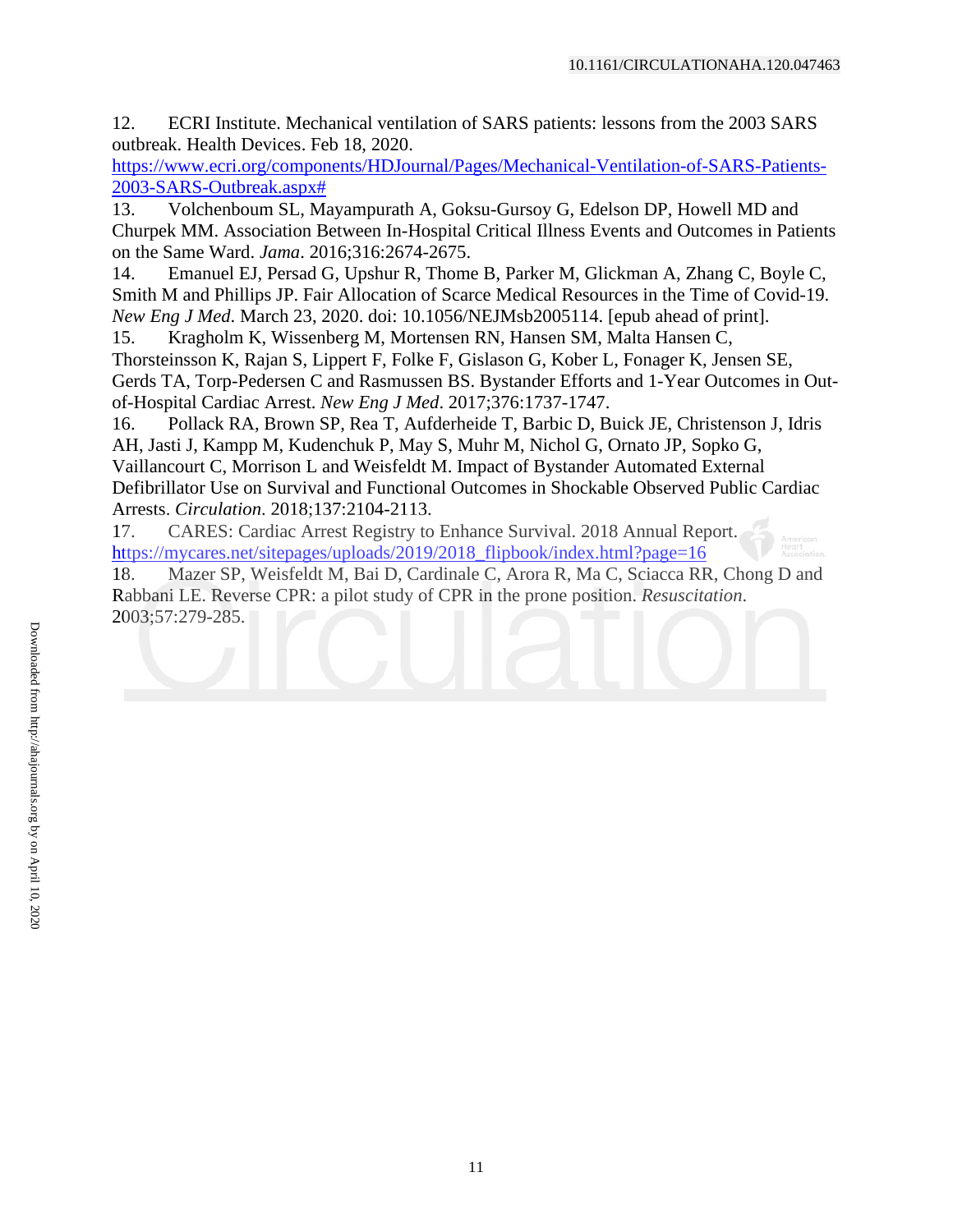**Figure Legends**

**Figure 1. Summary of adjustments to CPR algorithms in suspected or confirmed COVID-19 patients.** 

**Figure 2. BLS Healthcare Provider Adult Cardiac Arrest Algorithm for Suspected or Confirmed COVID-19 Patients** 

**Figure 3. ACLS Cardiac Arrest Algorithm for Suspected or Confirmed COVID-19 Patients** 

**Figure 4. BLS Healthcare Provider Pediatric Cardiac Arrest Algorithm for the Single Rescuer for Suspected or Confirmed COVID-19 Patients** 

**Figure 5. BLS Healthcare Provider Pediatric Cardiac Arrest Algorithm for 2 or More Rescuers for Suspected or Confirmed COVID-19 Patients** 

**Figure 6. Pediatric Cardiac Arrest Algorithm for Suspected or Confirmed COVID-19 Patients**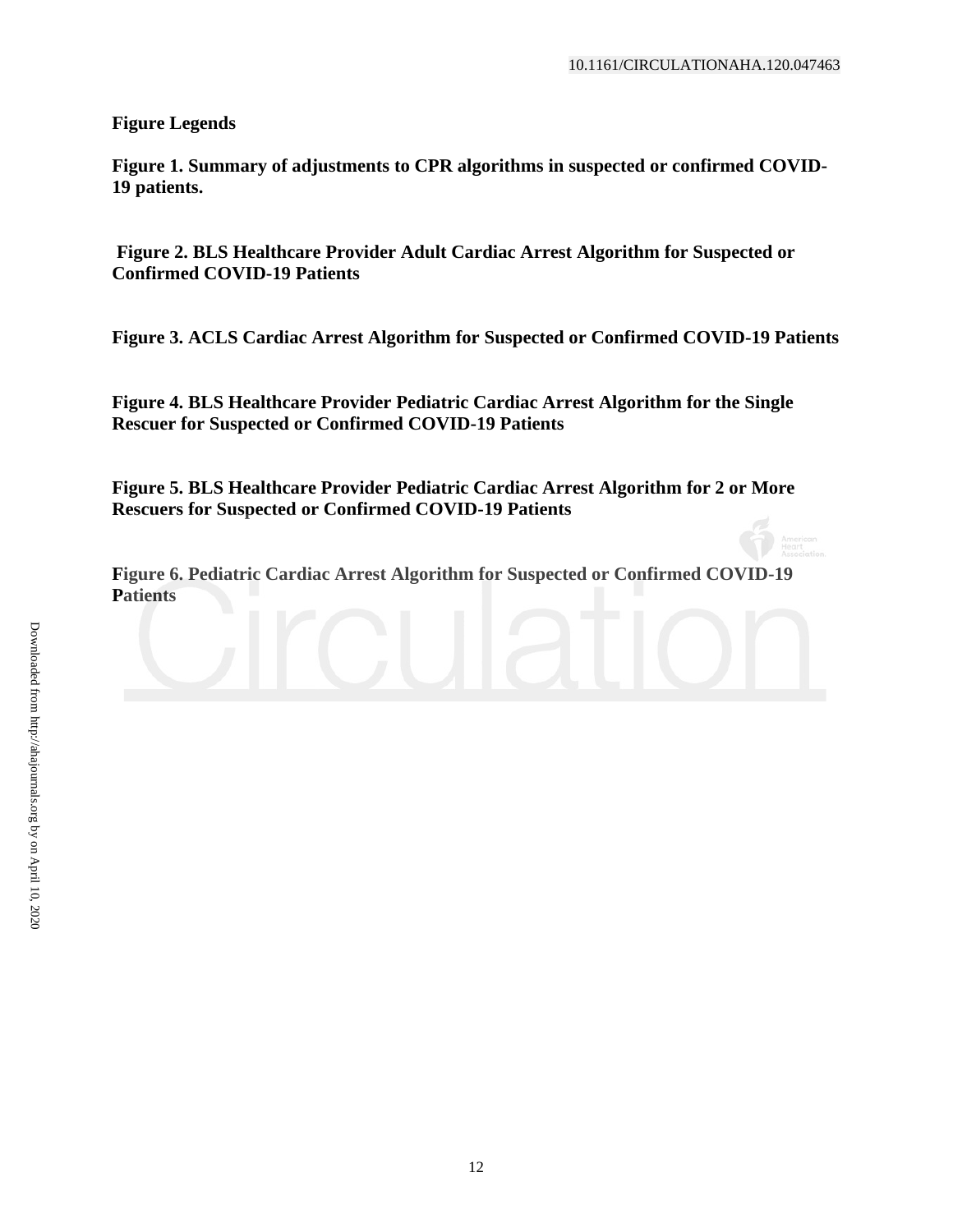#### **Figure 1. Summary of adjustments to CPR algorithms in suspected or confirmed COVID-19 patients.**

#### Reduce provider exposure

- Don PPE before entering the room/scene
- Limit personnel
- Consider using mechanical CPR devices for adults and adolescents who meet height and weight criteria
- Communicate COVID-19 status to any new providers

#### Prioritize oxygenation and ventilation strategies with lower aerosolization risk

- Use a HEPA filter, if available, for all ventilation
- Intubate early with a cuffed tube, if possible, and connect to mechanical ventilator, when able
- Engage the intubator with highest chance of first-pass success
- Pause chest compressions to intubate
- Consider use of video laryngoscopy, if available
- Before intubation, use a bag-mask device (or T-piece in neonates) with a HEPA filter and a tight seal
- For adults, consider passive oxygenation with nonrebreathing face mask as alternative to bagmask device for short duration
- If intubation delayed, consider supraglottic airway
- Minimize closed circuit disconnections

#### Consider resuscitation appropriateness

- Address goals of care
- Adopt policies to guide determination, taking into account patient risk factors for survival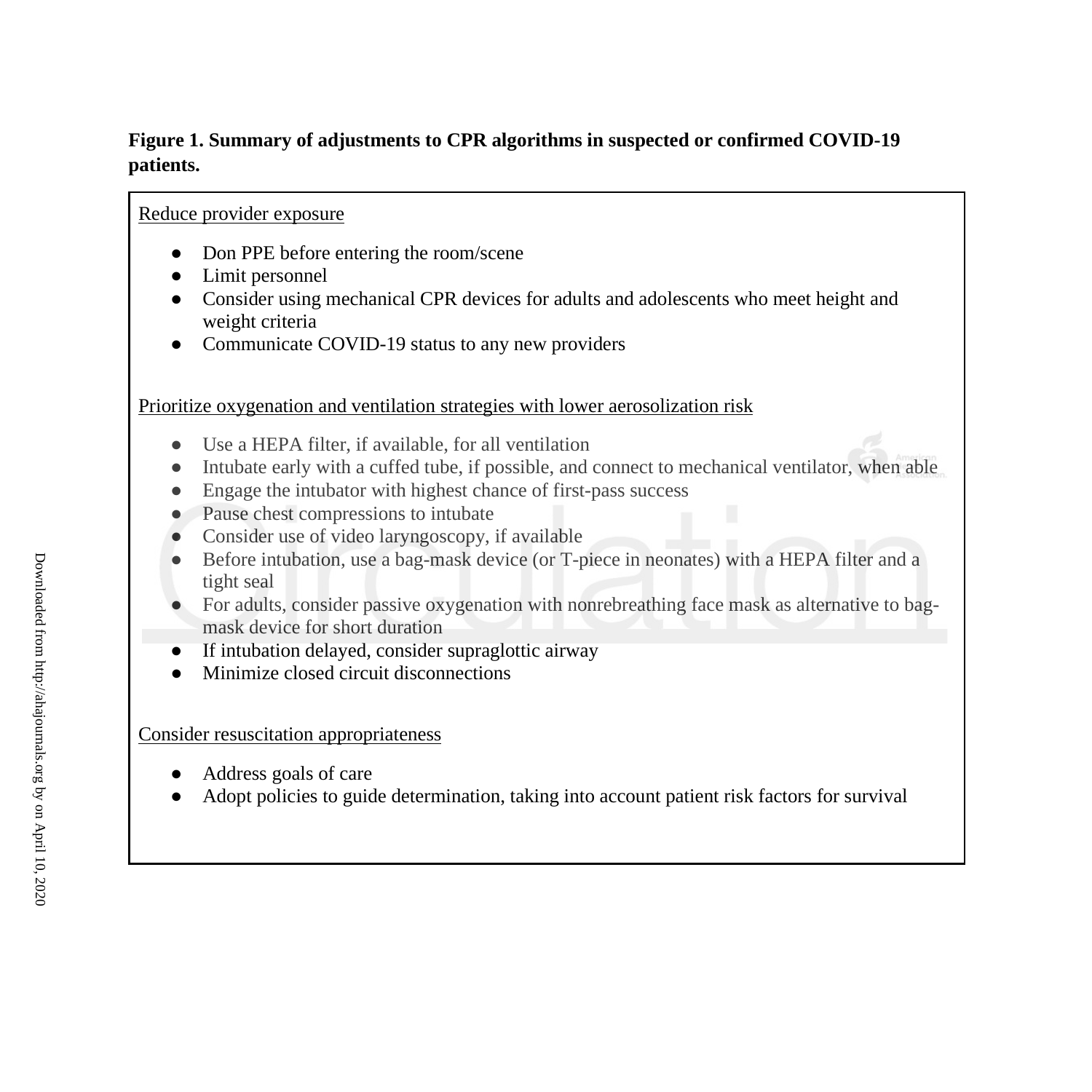# **BLS Healthcare Provider Adult Cardiac Arrest Algorithm for Suspected or Confirmed COVID-19 Patients**

*Updated April 2020*



© 2020 American Heart Association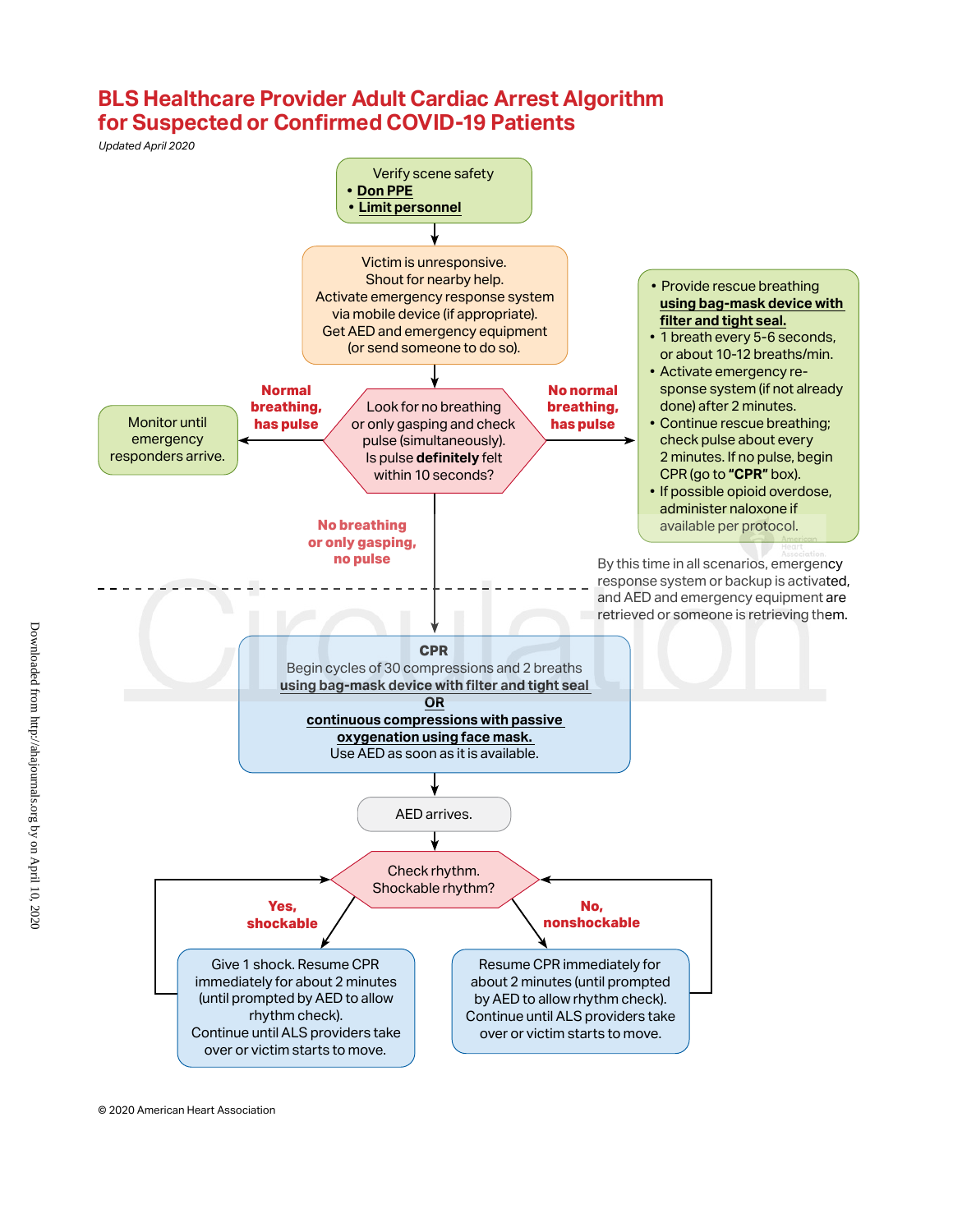# **ACLS Cardiac Arrest Algorithm for Suspected or Confirmed COVID-19 Patients**



**CPR Quality**

Downloaded from http://ahajournals.org by on April 10, 2020

Downloaded from http://ahajournals.org by on April 10, 2020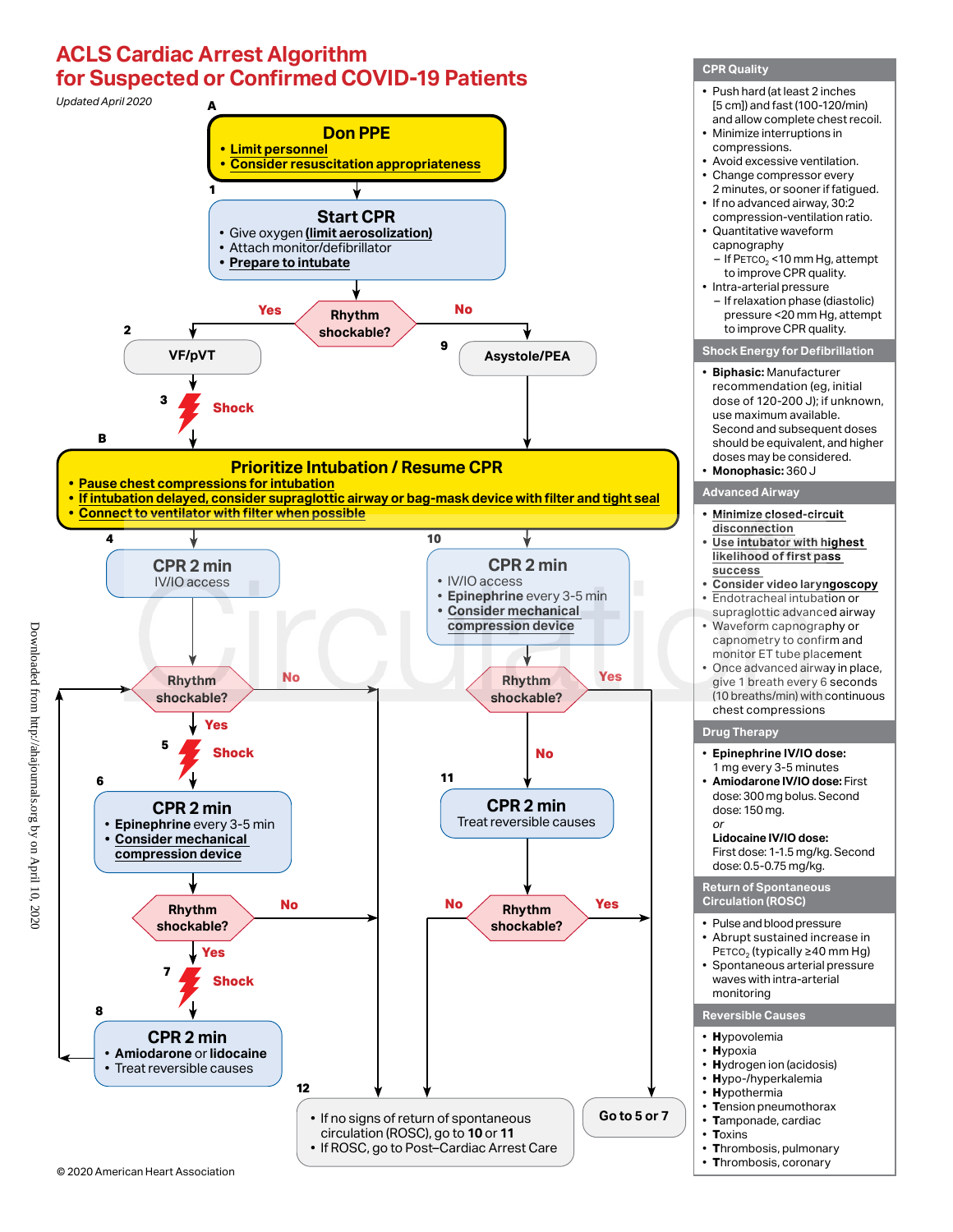## **BLS Healthcare Provider Pediatric Cardiac Arrest Algorithm for 2 or More Rescuers for Suspected or Confirmed COVID-19 Patients**

*Updated April 2020*



© 2020 American Heart Association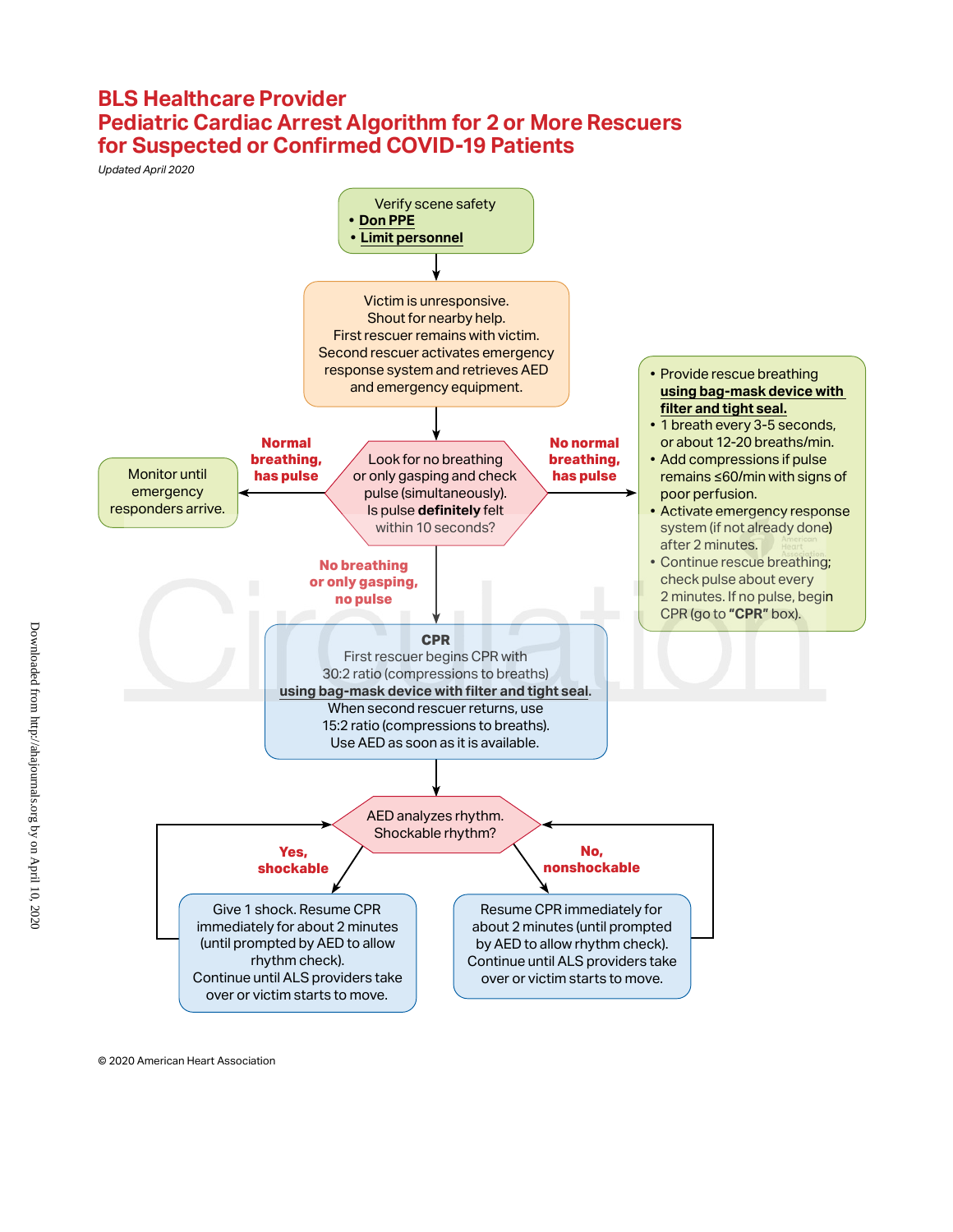## **BLS Healthcare Provider Pediatric Cardiac Arrest Algorithm for the Single Rescuer for Suspected or Confirmed COVID-19 Patients**